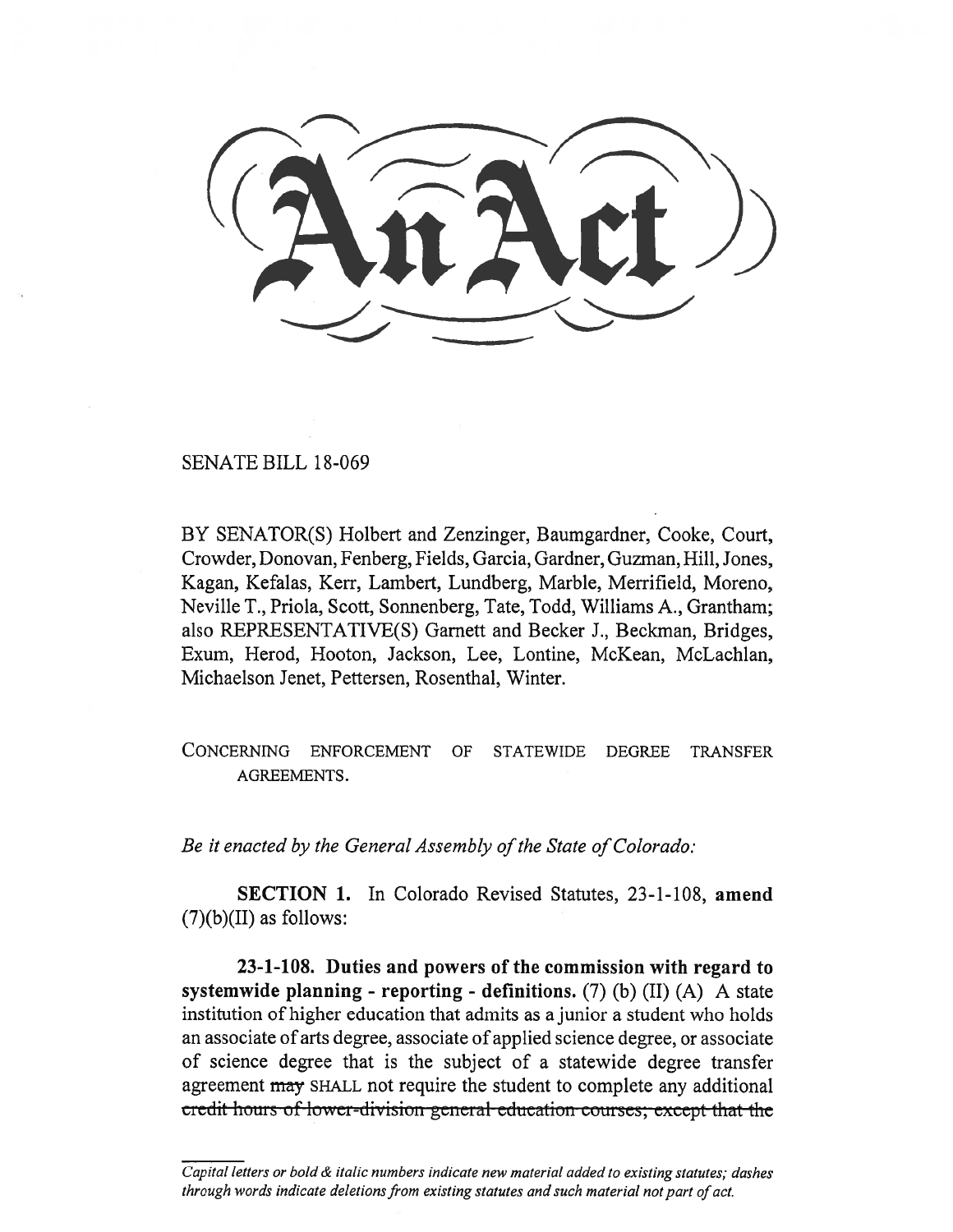institution may require the student to complete additional lower-division general education courses if necessary for preparation in the degree program in which the student enrolls so long as the additional courses are consistent with published degree program requirements for native students and do not extend the time to degree completion beyond that required for native students in the same degree program COURSES TO FULFILL GENERAL EDUCATION REQUIREMENTS. A STUDENT WHO TRANSFERS UNDER A STATEWIDE DEGREE TRANSFER AGREEMENT MAY BE REQUIRED TO COMPLETE LOWER-DIVISION COURSES THAT ARE PART OF THE MAJOR, BUT ARE NOT PART OF THE STATEWIDE DEGREE TRANSFER AGREEMENT, IF TAKING THE COURSES DOES NOT REQUIRE THE TRANSFER STUDENT TO TAKE MORE TOTAL CREDIT HOURS TO RECEIVE THE DEGREE THAN A NATIVE STUDENT AND DOES NOT EXTEND THE TOTAL TIME REQUIRED TO RECEIVE THE DEGREE BEYOND THAT REQUIRED FOR A NATIVE STUDENT. A STATE INSTITUTION OF HIGHER EDUCATION THAT REQUIRES A STUDENT WHO TRANSFERS UNDER A STATEWIDE DEGREE TRANSFER AGREEMENT TO TAKE ANY COURSES BEYOND THE COURSES AUTHORIZED PURSUANT TO THIS SUBSECTION  $(7)(b)(II)$  is RESPONSIBLE FOR THE TOTAL COST OF TUITION, WITHOUT PARTICIPATION BY THE STUDENT IN THE COLLEGE OPPORTUNITY FUND PROGRAM PURSUANT TO PART 2 OF ARTICLE 18 OF THIS TITLE 23, FOR ANY CREDIT HOURS THAT EXCEED THE TOTAL CREDIT HOURS REQUIRED FOR A NATIVE STUDENT OR THAT EXTEND THE TOTAL TIME TO RECEIVE THE DEGREE BEYOND THAT REQUIRED FOR A NATIVE STUDENT. All credit hours of acceptable course work completed by a student who holds an associate of applied science degree that is the subject of a statewide degree transfer agreement and who transfers from the state institution of higher education that awarded the associate degree to a state four-year institution of higher education shall be applicable only to a bachelor of applied science degree program, except for courses that are subject to transfer pursuant to other transfer agreements.

(B) NOTHING IN SUBSECTION  $(7)(b)(II)(A)$  OF THIS SECTION ALTERS, AMENDS, CREATES, OR IMPOSES NEW REQUIREMENTS FOR STATEWIDE DEGREE TRANSFER AGREEMENTS IN EFFECT PRIOR TO THE EFFECTIVE DATE OF THIS SUBSECTION  $(7)(b)(II)$ , AS AMENDED.

**SECTION 2.** Act subject to petition - effective date. This act takes effect at 12:01 a.m. on the day following the expiration of the ninety-day period after final adjournment of the general assembly (August 8, 2018, if adjournment sine die is on May 9, 2018); except that, if a referendum petition is filed pursuant to section 1 (3) of article V of the state

## PAGE 2-SENATE BILL 18-069